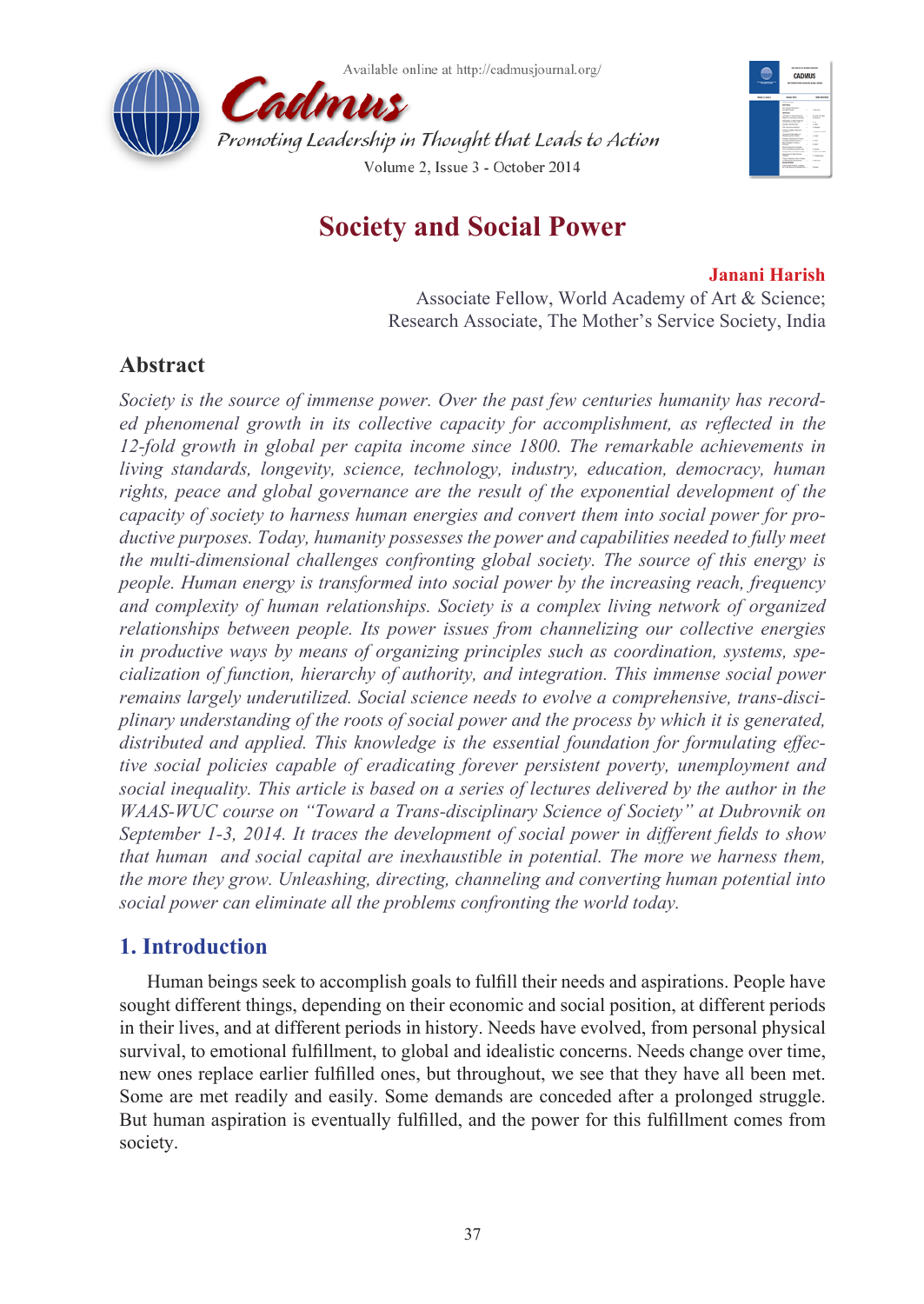Society not only facilitates the realization of aspirations, it also anticipates our needs and fulfills unexpressed wishes. It possesses great powers and capacities that are drawn from within itself. Its potential for accomplishment is infinite. A trans-disciplinary science of society that studies the formation of society, the generation of social power and the empowerment of the individual members for personal and collective accomplishment is essential for a new human-centered development paradigm that can solve all the problems that confront the world today.

## **2. Society as a Web**

Society is usually thought of as something out there. It is that which is outside of us, our family, home, institution or work place. It is abstract. Like the air all around, it is invisible, intangible. But if it is not there, the absence is immediately felt, and existence becomes impossible. So, what exactly is society?

Society consists of people. We do not refer to society during the Jurassic period or in the South Pole. These people who are collectively described as a society are related to each other. These relations can be physical or psychological in nature. Society also consists of structures that bring people together, and like the relationships, these structures can be physical or non-physical.

Though society feels amorphous, it has a physical basis. The biological tie is one basis for bringing people together. The family gives a sense of belonging. It is the first group with which we all identify. The parents, siblings and children form a close-knit unit. The extended family and the clan come next. Geography is another basis for a set of people to be grouped together. People of one village, town, province, city state, region, country or continent are referred to as a society. We talk about the American society, the Arabs in the Persian Gulf, the Russians in the Siberian region or the Asian immigrants in Europe.

The sense of identity felt on the basis of geographic location or biological tie used to be confined to very small groups. Today, clan loyalty or fierce regionalism is increasingly giving way to a growing sense among many people that we all share a common identity and destiny as human beings. Society is evolving from the nation state to the human community.

Society is not adequately defined by physical groupings alone. It has a psychological basis as well. Ethnicity, educational background, profession, economic stratum, class, caste and institutional membership can distinguish and group people. Thus, we have the society of the Asian industrialists, European artists, Chinese communists, the Harvard or Oxford alumni, the upper or middle class, the people below poverty or without literacy, the world's billionaires, indigenous tribes of Africa, Silicon Valley entrepreneurs, the republicans, democrats, priests, warriors, doctors, teachers, scholars, writers and so on.

Ideas can bring people together, regardless of their location or other attributes. People who are opposed to the use of nuclear power, who care deeply for the environment, who advocate greater economic equality or who believe in religious harmony, anywhere in the globe identify with each other. In this way, society also consists of groupings that are essentially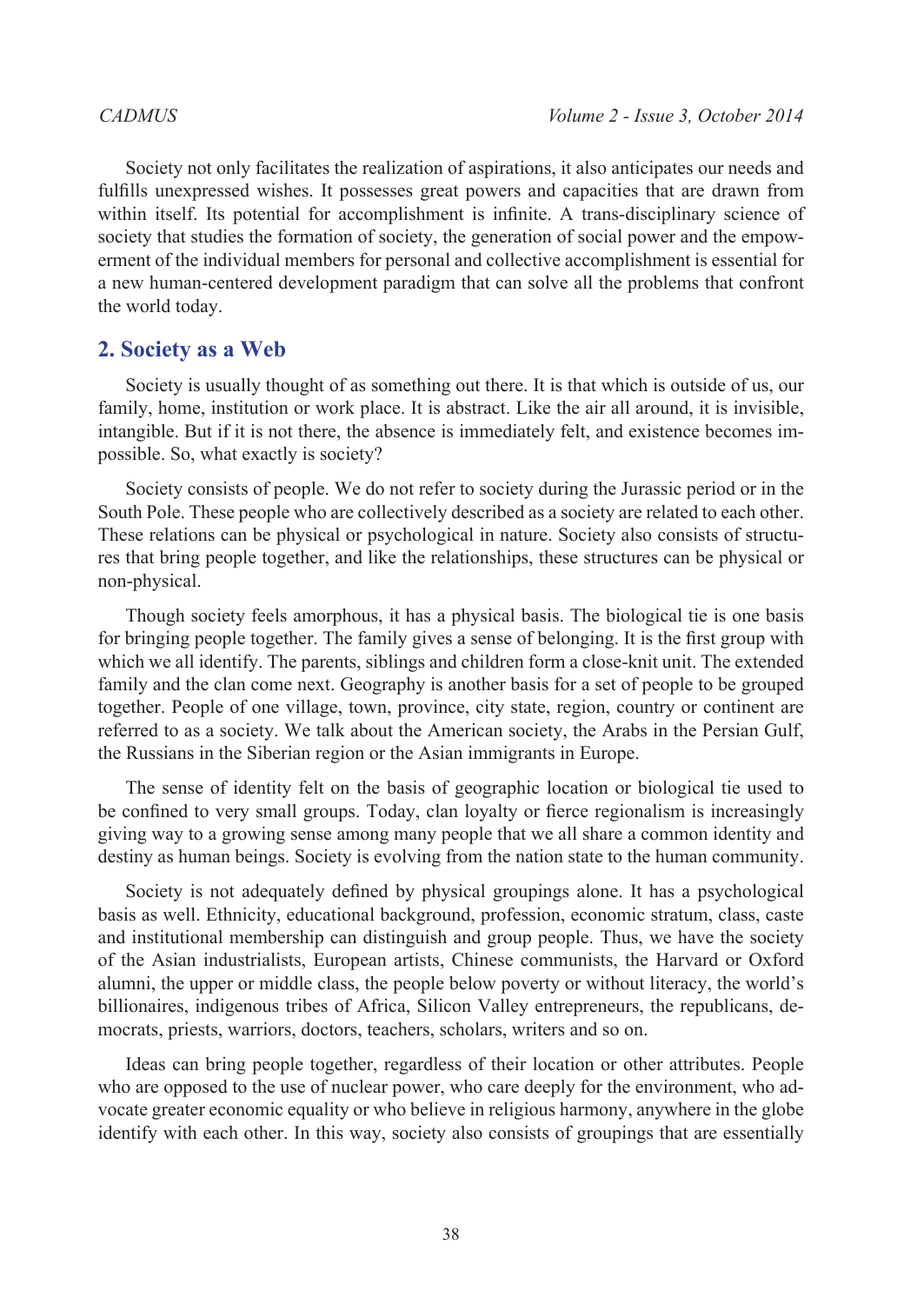mental in nature – beliefs, opinions, ideals, attitudes, sentiments, religion, political ideology and values. So we have people of different religions who are referred to collectively as a group – Christians, Muslims, Jews, Hindus, Buddhists. We have liberals and conservatives, communists and capitalists, Keynesians and monetarists, atheists and theists.

In theory, people can be grouped on the basis of various formal and informal, physical and mental coordinates. But to actually bring them together, some structures are required. Otherwise, what can make a person feel one with another person who lives a few miles away? How can one even know the other exists? Houses, roads, community halls and town squares are physical structures that bring people together physically. Villages, towns, cities and countries mark the boundaries of the groups. Shops, market places, schools, colleges and offices let them transact. Transportation facilities enable movement and help bridge distance. Telephone instruments, telephone lines, wireless devices, satellites, telecom companies, research organizations and government departments comprise communication facilities that keep people in contact.

The building that one calls house gives an objective reality to the biological tie of the family, but it is not just this physical structure that fully explains the idea of family. A set of rooms – some brick and mortar are not enough – and the social construction of roles and responsibilities are needed to make the biological tie real and complete the family. Society consists of many such non-physical structures that bind people. Language, manners, customs, standards and laws are some. They define and guide the interactions between people. They are like the standardized language, HTML, which makes it possible for billions of people to interact with one another on the internet.

Guilds, unions, currencies, governments, armies, religions, trade, markets, factories, ports, banks, courts, parliamentary assemblies, hospitals, schools, newspapers and other media are specialized institutional structures that enable society to engage in a wide range of activities – for self-defense, production, exchange, commerce, governance, healthcare, education and recreation.

Educators, educational institutions and education are three different but related components of society. Educators are a group of people, the institution is a physical structure, and education a social organization that encapsulates the collective knowledge of humanity and provides it to each child in a period of 15-20 years. Societal groups are interdependent, and often overlap. One can be an Indian Hindu software engineer, an American Republican lawyer, Chinese Buddhist Silicon Valley entrepreneur, a European banker belonging to the royalty or an African tribal who has studied to become a doctor and migrated to Canada.

Society is a complex, but organized, structure of such groups and subgroups of individuals and organizations.

### **3. A Living Organization**

One and one makes two only in Arithmetic. In all else, 'the whole is greater than the sum of its parts,' as Aristotle said. Bringing together two objects, such as the horse carriage and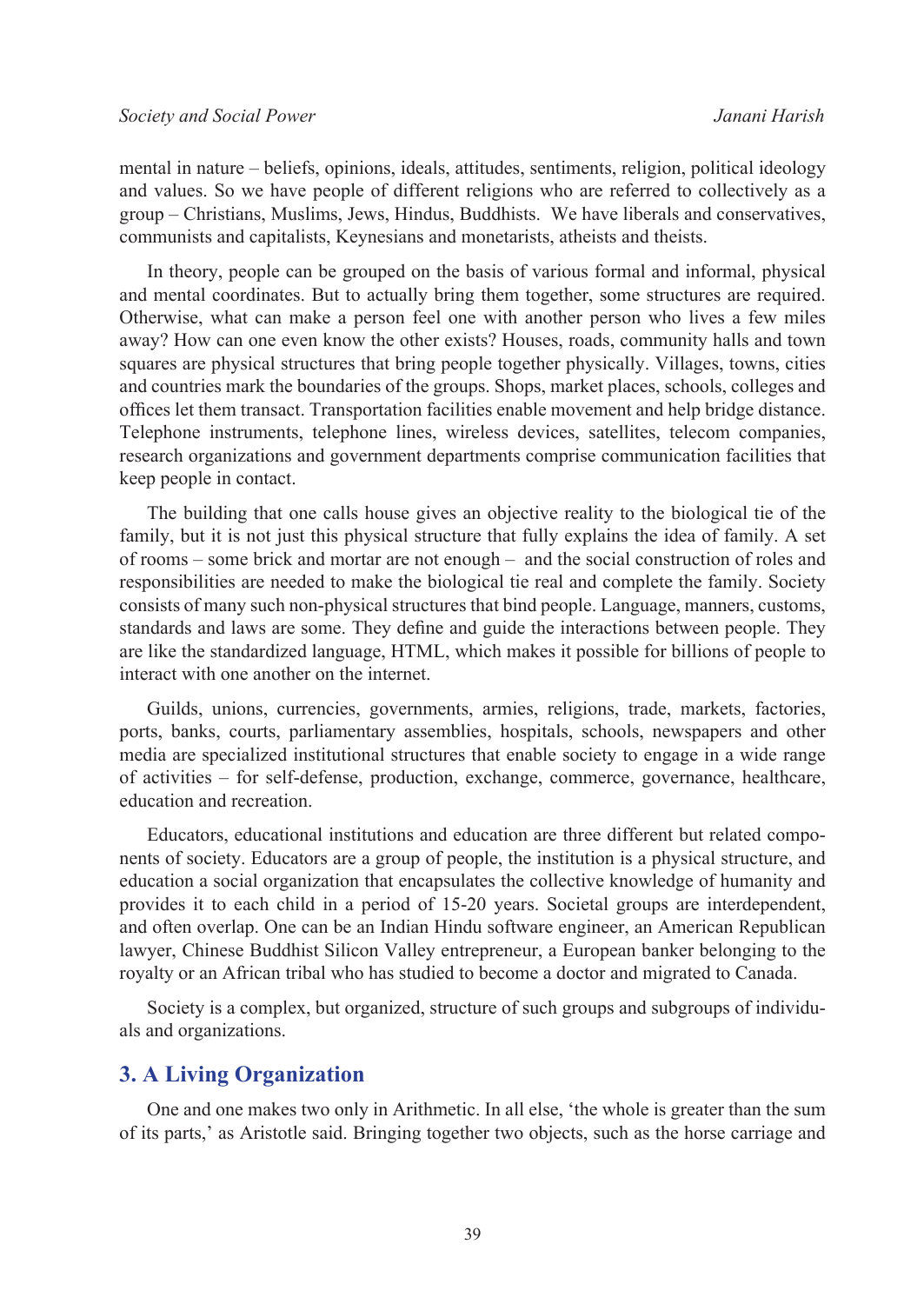the engine can result in something far greater in complexity, utility and power, the motor car in this case. The integrated circuit chip, a screen and keyboard give the computer. When the computer is hooked to a telephone, we have the internet. Add any one component to the web – education, commerce, entertainment, socializing, advertising, news, book publishing

*"The recent Arab Spring shows how conscious society is."*

− and a new industry is born. Perhaps the greatest illustration of Aristotle's statement is society. Society is more than the sum of all people. It is an intricately linked, complex organization. It is like the human body.

Various types of molecules come together to form cells, tissues, organs, organ systems and the entire human body. But the body is much more than a collection of molecules. It is a highly complex, sophisticated organization of all these molecules, cells, tissues, organs and systems. The smooth functioning of all the parts and the interlinks between them determine the survival and functioning of the body. Even the slightest change or disturbance can result in a breakdown. Every part is integrated with every other part. A change in any one affects the whole, which is true for the human body as well as the society. Society is alive.

This living organization, just like the human being, has senses. It responds to stimuli, expresses itself, and has survival instinct. It remembers, learns, reacts, acquires skills, aspires, grows, evolves.

Minutes after Britain's Princess Kate steps out of her car, dresses similar to what she is wearing are sold out in online stores. Society seems to be watching, literally. Fashion is one of the simplest signs of society's senses. Society responds to its surroundings. Whenever there is any natural calamity in one part of the world, aid pours in from everywhere. Whether it is a tsunami in Asia, typhoon in the Caribbean or famine in Africa, the world comes together to act. When there is a success in one place, it is recognized, and emulated elsewhere. The Indo-Arabic numerals that we all use today originated in India, was improved in Arabia, reached Italy, and then spread to the rest of Europe. Try multiplying two 4-digit numbers using Roman numerals, and by the time you are finished, you will realize why this development is so important. Green Revolution, brought about by improved seeds, was developed and tested in Mexico. When this became a success, India imported these hybrid varieties of seeds and eliminated famine. Soon, other countries in Asia and Africa followed.

The recent Arab Spring shows how conscious society is. An unfortunate act of one poor vegetable seller in Tunisia sparked off a revolution in 20 countries, and impacted the whole world. Society sees, feels, thinks, acts. It also learns from past mistakes. After an economic crisis or humanitarian disaster, society takes steps to prevent its recurrence. After the Fukushima nuclear plant disaster in 2011, it was not only Japan that changed its nuclear policy, countries everywhere chose to stop or slow down their nuclear programs.

We are becoming increasingly aware that we cannot isolate ourselves from others; we all share a common fate as humanity. Terrorism and climate change are negative reminders of this fact. Everyone is becoming aware that if trees are cut in South America's Amazon forests, or coal is burned excessively in villages in Africa, it can result in the melting of the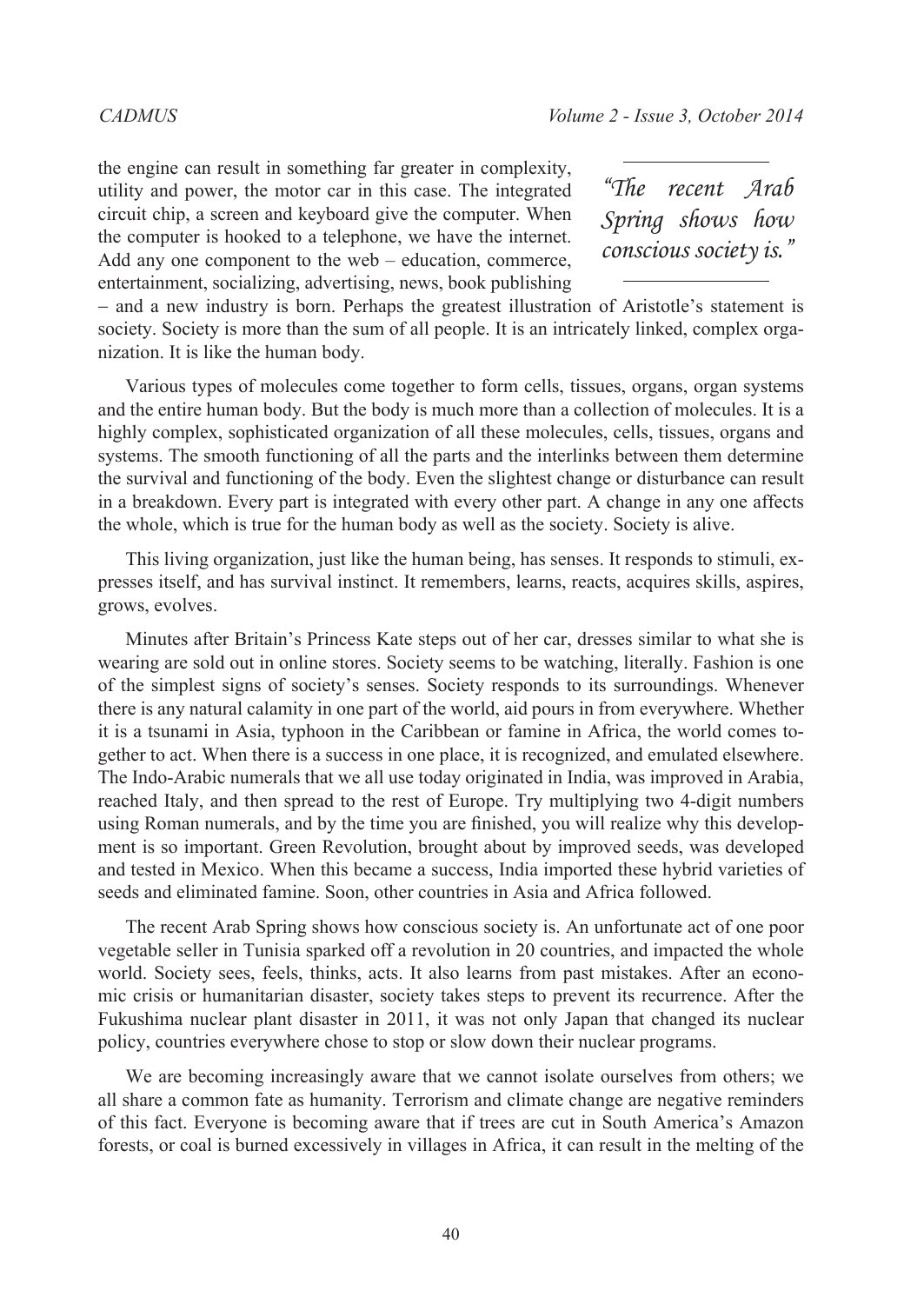Polar ice caps and Himalayan glaciers and rising sea levels in America and Europe's coasts. When scientific discovery or technological advancement in one laboratory benefits people worldwide, or online learning democratizes education for all, they remind us that we are part of one living organization called society.

# **4. Social Power**

Jules Verne published his famous novel *Around the World in 80 Days* in 1873. The novel portrays a wealthy English gentleman who wagers that he can travel around the world in a mere 80 days and achieves what was considered impossible at the time. When he manages to reach the shores of England after braving storms, fighting tribals, and crossing forests and raging rivers, everyone considers it a miracle. This is fiction, but it closely reflects the reality of the period. Long journeys, whether by sea or by land, were fraught with risk. Columbus could not get people to even agree with his idea that one could go east by sailing west. He failed to find financial support in Portugal, Genoa, Venice and England, and managed with great difficulty

*"The number of people killed in battle* – *calculated per 100,000 people* – *has dropped by 1,000-fold over the centuries."*

to get the backing of the king of Spain. Ferdinand Magellan, who is supposed to be the first man to circumnavigate the globe, actually did not. His ships and part of his crew did, he died along the way in the Philippines, in a battle with the native people. Travel was slow, dangerous, unreliable, difficult.

Compare this with travel today. Travel agencies, online booking, and improved modes of transportation have made travel fast, safe and comfortable. Some amount of luck may be necessary, but surely there is no need for a miracle to enable us to complete the journey as planned.

Travelling around the world is no longer considered the achievement of a lifetime, but business as usual.

How did this happen? How have we become so powerful? There are airplanes, computers, internet and cell phones, true. But this change has not been brought about by technology alone. Technology cannot explain all of the power we possess today. This change over 50-100 years or more is seen not just in travel. We see it in every sphere of life. We are better off than ever before.

We live longer today. Healthcare has improved. Life expectancy that was 31 in the early  $20<sup>th</sup>$  century is 72 today. We see less starvation and famine. The world has immense productive power, to grow more crops, to create more goods. 200 years ago, Thomas Malthus said that human population growth would outpace food production. A UN study predicts that the world will have surplus food, in excess of the needs of the population by  $2030<sup>1</sup>$  $2030<sup>1</sup>$  $2030<sup>1</sup>$  A 100 years ago, Ford customers had the choice of "any color you want as long as it is black". Today, one does not have to be shopaholic to know that we are all spoilt for choice.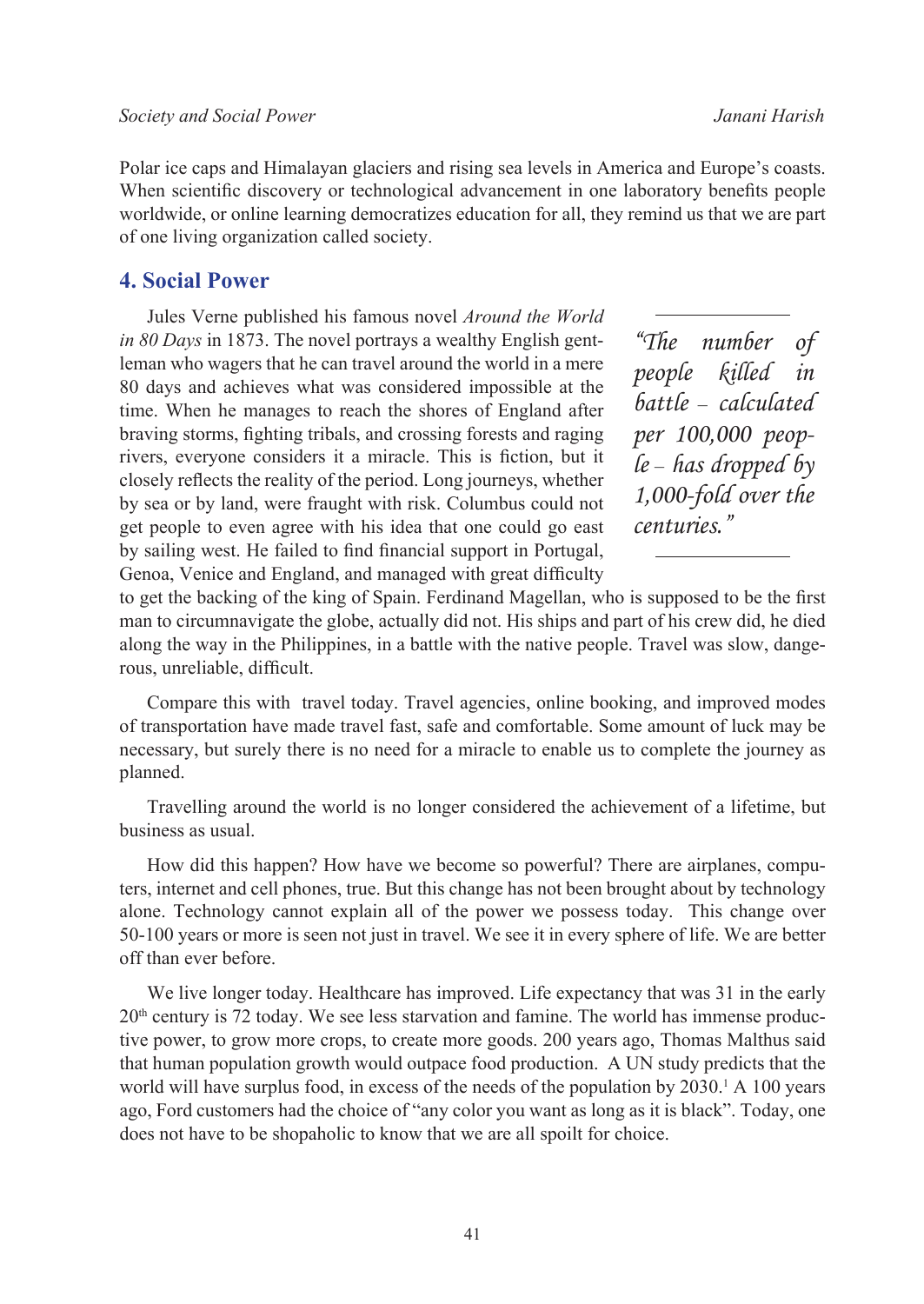We live in the most peaceful of times. It is not easy to get this impression from reading the daily newspaper, but historically, the number of people killed in battle – calculated per 100,000 people – has dropped by 1,000-fold over the centuries. War like WW I or II is unthinkable in Western Europe today.

Primitive early man living outside society went out, and either returned with food, or had become food himself. It was each man for himself. Today, the family nurtures the young till the age of 18 or 21, taking care of their physical, social, emotional, financial and educational needs. The family is a microcosm of society. What the family does to its members, society does in a larger way.

Most countries provide its citizens security, law and order. We do not go to sleep wondering whether the neighboring country will invade our borders in the night and colonize us. We have our governments and armies, there is also international diplomacy. We are all covered by a fabric of law. We do lock our doors at night, but we are also fairly sure that powers stronger than our front door are protecting us, and that law enforcement agencies are policing and ensuring safety. The idea of human rights is established. We have rules for property as well as intellectual property. There are rules that bind international trade. There are conventions enforced even in the treatment of prisoners of war. There are even laws that protect animals and natural resources.

Better transportation and refrigeration facilities and trade links between countries have brought the world's produce to our supermarkets. When a major phone manufacturer launches a new version, it becomes available simultaneously in every continent. Online stores deliver all over the world. A hundred and forty years ago, Jules Verne said in *Around the World in 80 days* that the world has become smaller. Then how do we describe the world today?

Earlier, people had to wait for the next day's newspaper to find out what happened in the world that day. Later, radio and TV brought us news the same day, and then events began to unfold live. Today, we have live streaming video, not just from major international news channels, but from people on the street who have a cell phone and internet connection. We can also reach out to the world better. Expensive and cumbersome trunk calls are replaced by instant wireless communication.

Education is no longer the domain of a select few. It was expensive and not easily accessible. In the  $16<sup>th</sup>$  century, a wealthy German merchant asked a learned man how to give his son a good business education. The learned man told him, *If you want your son to learn addition and subtraction, then any French or German university will do. But if you want the boy to go on to more advanced subjects like multiplication and division, then you had better send*  him to Italy.<sup>[2](#page-12-1)</sup> Today, all primary school children all over the world learn the multiplication tables without leaving their country or town or village. Almost every country has compulsory, free primary education. All the knowledge accumulated by earlier generations over millennia is made available in a capsule form, and delivered to the student through formal education in 15-20 years. We take for granted all the knowledge that we have. Among a group of illiterate people, the one person who could read and write enjoyed great power. We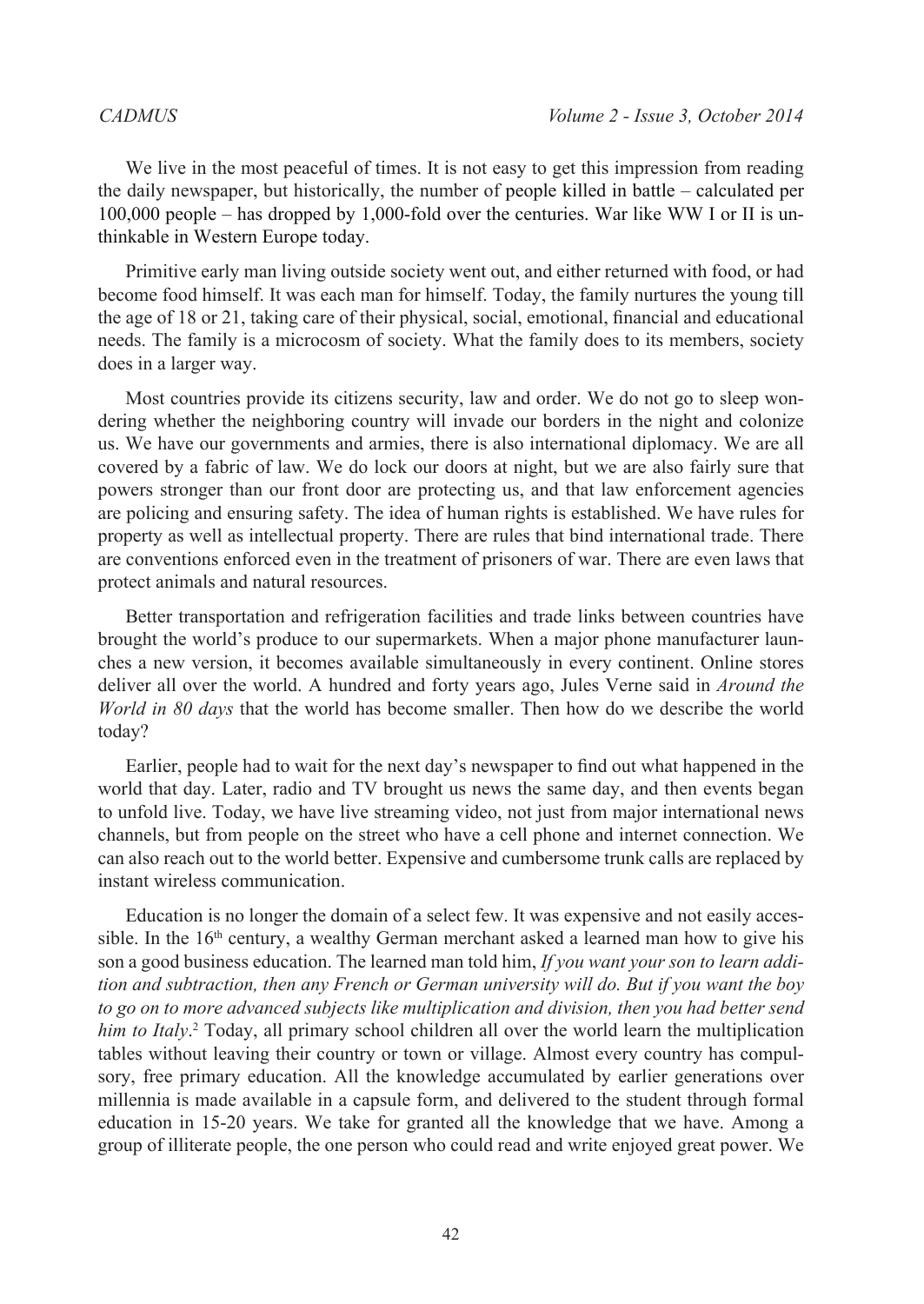all have that power today. Education has become more easily accessible too. Student loans are available. Books that were so few and precious used to be chained to libraries. Today there are book stores, book banks, private and public libraries. Massive Open Online Courses (MOOCs) have electronically opened up the classrooms of the world's best universities to all. With the advent of the digital reader, electronic books and online libraries, it is time and energy that are in short supply.

The internet has accelerated the pace of individual empowerment. Getting a book published, previously a challenge even for renowned writers, is a simple task today. Without the backing of a publishing group, without an investment, one can self-publish one's writing, through Amazon or other similar services. Ebay and many similar sites make a trader of anyone, we do not need a physical store to sell anymore.

Banks and other financial organizations allow us to do what was not possible earlier. If it were not for the bank loan, only the wealthy could venture into entrepreneurship. Today venture capital and bank credit can make an entrepreneur of anyone with an idea or skill. The opportunities that were available to only the wealthy or influential earlier are now available to every one of us.

Women in most countries can vote today, whereas a 100, even 50 years ago, they could not. Even some men could not. Being different is not condemned or frowned upon as much as before. Being colored, left handed, physically challenged, homosexual, unmarried, divorced, part of the minority, and being a liberal in a conservative society or a conservative in a liberal society are more accepted today. Individuality is accepted.

We were born with all these rights, we did not fight for them or have to ask for them. We received them, for no fault or desert of our own. All these powers we enjoy today are diverse expressions of the collective capacity of society. Society possesses great powers and capacities for accomplishment, and it enhances the power of its members to accomplish any and everything they seek to achieve. The experience and knowledge of the entire human community accumulated over countless generations are freely offered to each new generation. We are the product of a long line of evolution. We start off with the accumulated achievements of past generations, and build on it. So social capacity grows over time.

Not all development is positive, there are setbacks and digressions. Some movements seem to go in cycles. Even when there is progress, it is not uniform or fast. School enrollments for girls in Mali in 2012 are comparable to those in the United States in 1810. So there are countries that are 200 years apart. In Afghanistan, women are celebrating now because they are allowed to ride a bicycle. But the overall direction in which we're moving is progressive.

### **5. Empowerment of the Individual**

As society makes progress, it empowers the individual members more and more. The individual does not exist separate from society. His or her growth is defined, sanctioned and supported by society. All movements headed by an individual derive their energy and power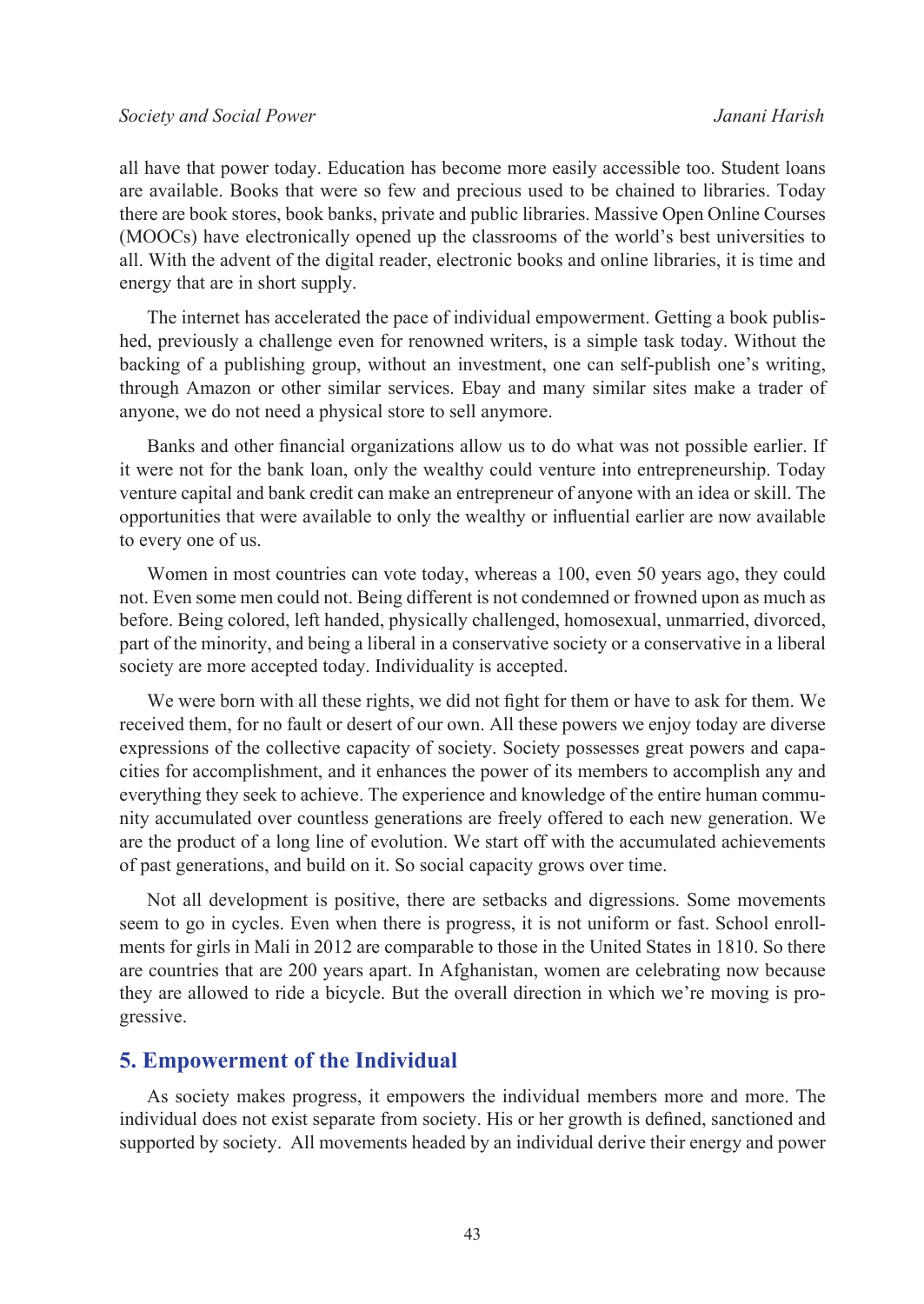from the support of the society. Success of any magnitude, in any field, for any person, has a parallel in the world around.

*"The individual and the society are like nuclear physics and astronomy, one is the finite microcosm, and the other is the infinite macrocosm."*

When Martin Luther posted the ninety-five theses on the door of the Castle Church of Wittenberg in 1517, the Protestant Reformation was launched. But the Reformation was born not because he posted the theses, it was because his views were accepted by people, because the people were ready for the Reformation. Luther's views spread like wild fire and within years 200 new religious denominations sprouted up around Europe. His power came from society, if not all of it, from some sections of it that endorsed his views.

All great leaders rose to power on the strength of their followers' support. Mahatma Gandhi was able to free India from colonial rule because he was accepted and obeyed by 300 million Indians. Mikhail Gorbachev was able to end the Cold War and dismantle authoritarian rule because the Russians aspired for greater freedom, and people everywhere wanted an end to the threat of nuclear war. The individual and the society are like nuclear physics and astronomy, one is the finite microcosm, the other is the infinite macrocosm. The interaction between the two is the catalyst and formula for social evolution and personal growth. Neither is complete without the other. The individual is the quintessence of society, and includes all the complexity of this macrocosmic society in specific expression.

# **6. Sources of Social Power**

The source of social power is people. It is from people's aspiration, energy, and capacities that society derives its power. When individual capacity is organized and channeled through a system, it becomes social power. This process of this transformation is illustrated by the story of a 16th century Indian emperor, Humayun. Humayun was engaged in a military campaign, when his wife was expecting their first child. Humayun was anxious to get news of the delivery as soon as possible. The problem was his army camp was at a distance of hundred miles from the palace. The fastest horse and the best rider would take more than a day to cover the rough terrain in the scorching heat. One wise old minister said he had a solution, and announced that he would arrange for the news to travel to the emperor within minutes. Now, this was in the  $16<sup>th</sup>$  century, before the era of instant long distance communication. So what did this minister do? He ordered tall towers to be erected every few miles between the city and the army camp. He stationed a man with a drum on every tower, and a code was agreed upon. The moment the baby was born, the drum message was relayed, from tower to tower, across the hundred mile span in less than five minutes. A simple system made possible a feat that seemed impossible. Hundred drums and hundred men together cannot do this, but when they are arranged at a uniform distance from each other, along the hundred mile route,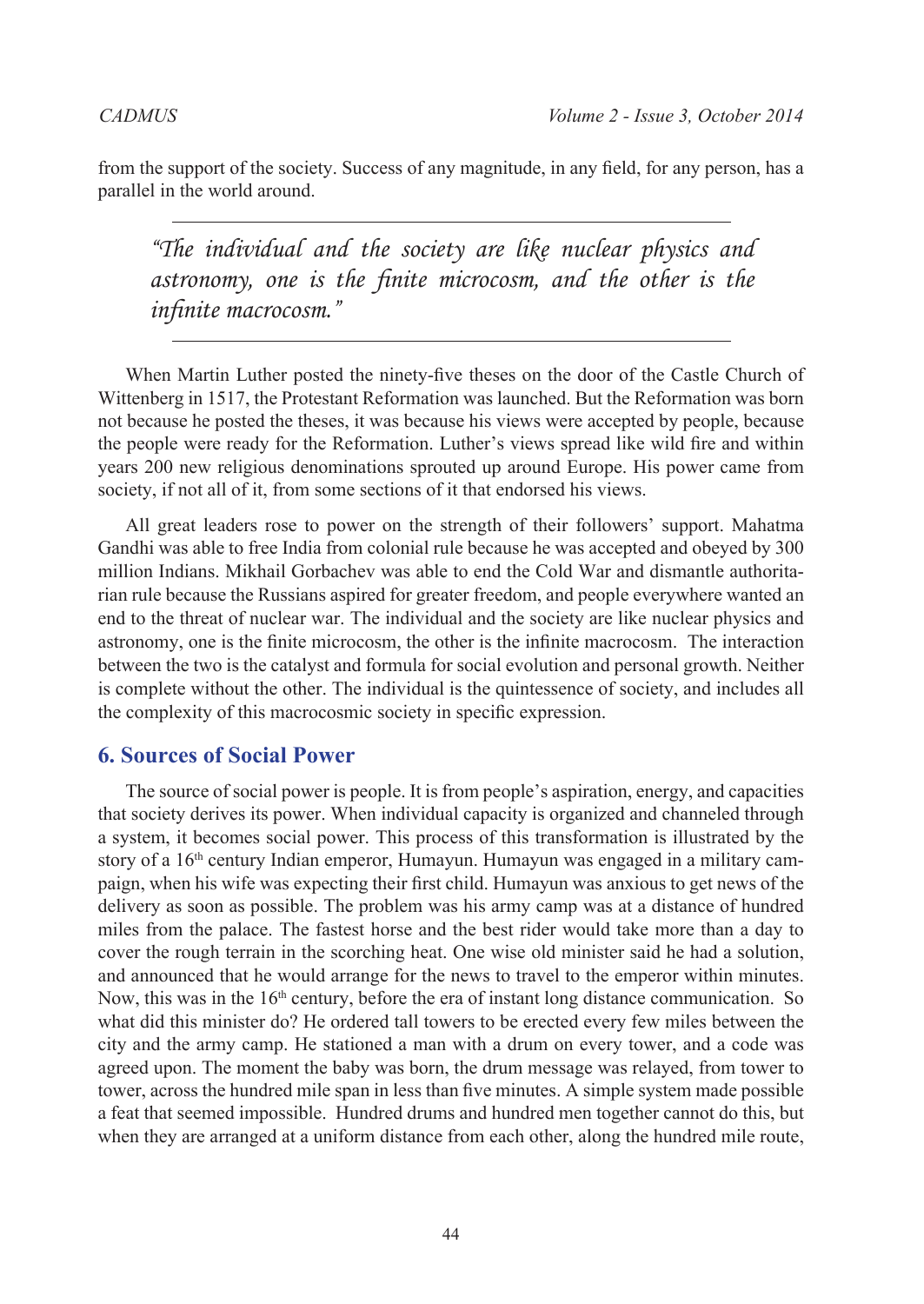instant communication becomes possible. This is how society gets its power, by harnessing the energies and capacities of its individual members, and channelizing it through a system, much as the magnifying lens channelizes sun's rays and creates fire, or the dam and the turbine channelize the river water and generate electricity.

Society is made up of people – their aspirations, energy and potential. Therefore it is a teeming mass of this potential that is unorganized at first. Human energy is released by human aspiration – for physical survival, happiness, accomplishment. The more intense the aspiration, the greater the energy released. Aspiration arises in response to crises, such as war or the spread of a contagious disease. It also arises in response to emerging opportunities –independence, democratization, spreading education or entrepreneurship. Sometimes the distinction between crises and opportunities is blurry. The threat of global warming has opened up research and development of renewable energy sources. The challenge or opportunity awakens the aspiration for a solution. This releases energy.

Energy is of many types. It can be the physical energy of a laborer, skilled work of the carpenter, plumber or goldsmith. It can be the dynamism of the leader or industrialist. It can be the erudition of the scholar, the creativity of the artist, the imagination of the writer or the mental energy of the engineer. All human activity is an expression of this energy. All human accomplishment is the result of the proper direction and application of the energy. The energy when directed towards finding a solution, becomes force. Force organized, becomes power.

 A simple analogy to this process of generating social power is seen in the everyday task of lifting a heavy object. A box that one person cannot lift alone, can be carried by four people together. When the four individuals, who represent society here, come together, and aspire to lift the object, they exert themselves and energy is released. When each directs it towards lifting the object, the energy becomes a force. When all four lift the object, at the same time from four different sides, the force is organized, and the power thus generated lifts the box. This coordination of four individuals gives the power to do something which none of the four can individually accomplish.

In this way, society is a huge reservoir of all our energies, skills, capacities, knowledge, intelligence and aspirations. A group of people lifting an object, and the old minister stationing hundred men on hundred towers are simplistic models. Society is filled with more complex organizations – family, market, trade, industry, economy, government, army, law, education, value systems – that focus and organize human energy so that individual human capital is transformed into social capital. The quality of the organization through which the energy passes decides the quality of the power that issues. The knowledge with which the power is directed and administered decides the productivity of the power. Over time humanity has evolved more and more effective forms of social organization.

# **7. Coordination**

The idea of four people lifting a heavy object together is so simple that there hardly seems to be any theory behind it. But this marks an important step in the evolution of society. By coordinating the efforts of many people, society acquires capacities that are not available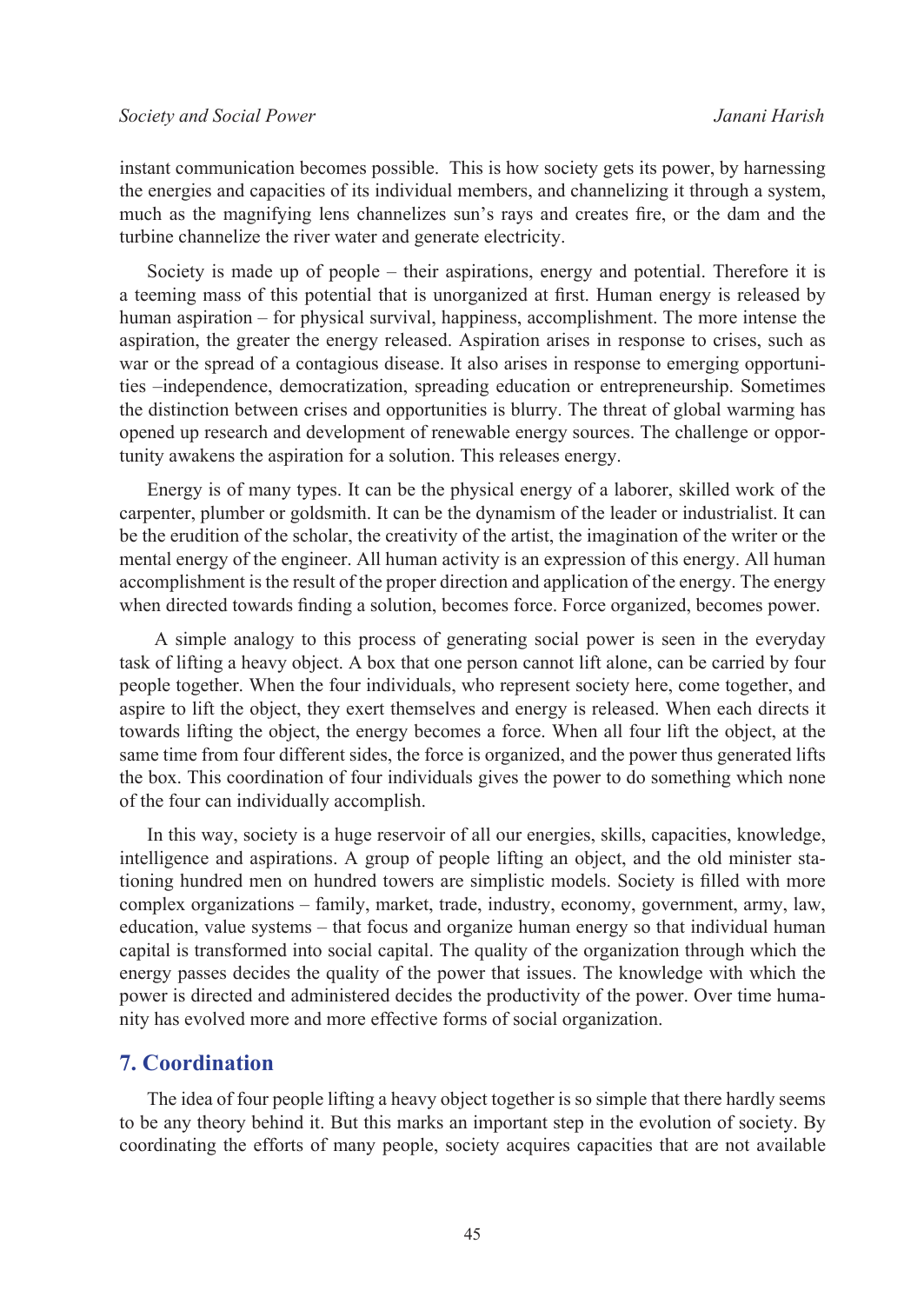when everyone acts in isolation. When the caveman went out in search of food, if he came across a lion, or a pack of lions, that could be the end of his story. If on the other hand, he found a deer, he could chase it or aim a spear at it, and if it was too fast for him, he had to try his luck elsewhere. But when two or three men went out together, things became different. One could herd the animal in a direction, another could be ready for it, a third could watch their back, and the bigger the group, the stronger and safer they all became, and more effective became the hunt. When the hunter gatherers took to farming and settled down in one place, they built their dwellings close together. There was safety in numbers. Villages formed, and collectively, everyone had the protection that the lone individual lacked earlier.

Insurance is another organization that empowers through coordination of another type. It divides the risk among everyone. In return for a small sum, the power of the collective offers everyone the capacity to tide over a heavy personal loss.

A small contribution from many sources amounting to a massive work is seen in the online encyclopedia Wikipedia. It is the work of over 30 million editors, 3 million of whom have been active at different times, each contributing a miniscule part of the compilation. No one man or woman is capable of doing this task alone, but each small addition or edit has gradually resulted in this repository that contains 30 million articles in 287 languages. The vastness of Wikipedia is not only because of the internet or the wiki application. Technology is such an integral part of every aspect of our life that it is very easy to explain everything as a result of advances in science. But science itself is a product of social evolution. Before the internet or the wiki, a similar project was carried out. In the mid-19<sup>th</sup> century, Professor James Murray led a literary project that similarly drew from the knowledge, expertise and time of tens of thousands of people. He gave an open call for volunteers to submit all the words they knew in the English language, along with the first known use of the word, its origin, meaning, usage and so on. This project received over six million submissions over a period of 70 years, and became the first edition of the Oxford English Dictionary.

By coordinating us and our efforts, society has generated remarkable power, with which it empowers each one of us.

## **8. Specialization**

Specialization is an improvement on coordination wherein different individuals or subgroups within a group perform different tasks, and collectively accomplish far more than would otherwise have been possible.

An examination of the organization of an army, the ancient Roman army for instance, reveals power of specialization. Instead of entering as a single large mass, the Roman Army broke into many columns during the battle. They had specialized divisions, each with a specific role − foot soldiers, archers, cavalry, javelin throwers, signal bearers. Some soldiers had special skills, such as swimming across rivers to surprise the enemy, much like modern day commandos. In the background, the army was supported by physicians, blacksmiths, cooks, drivers, porters, spies, messengers and men who took care of the animals. No amount of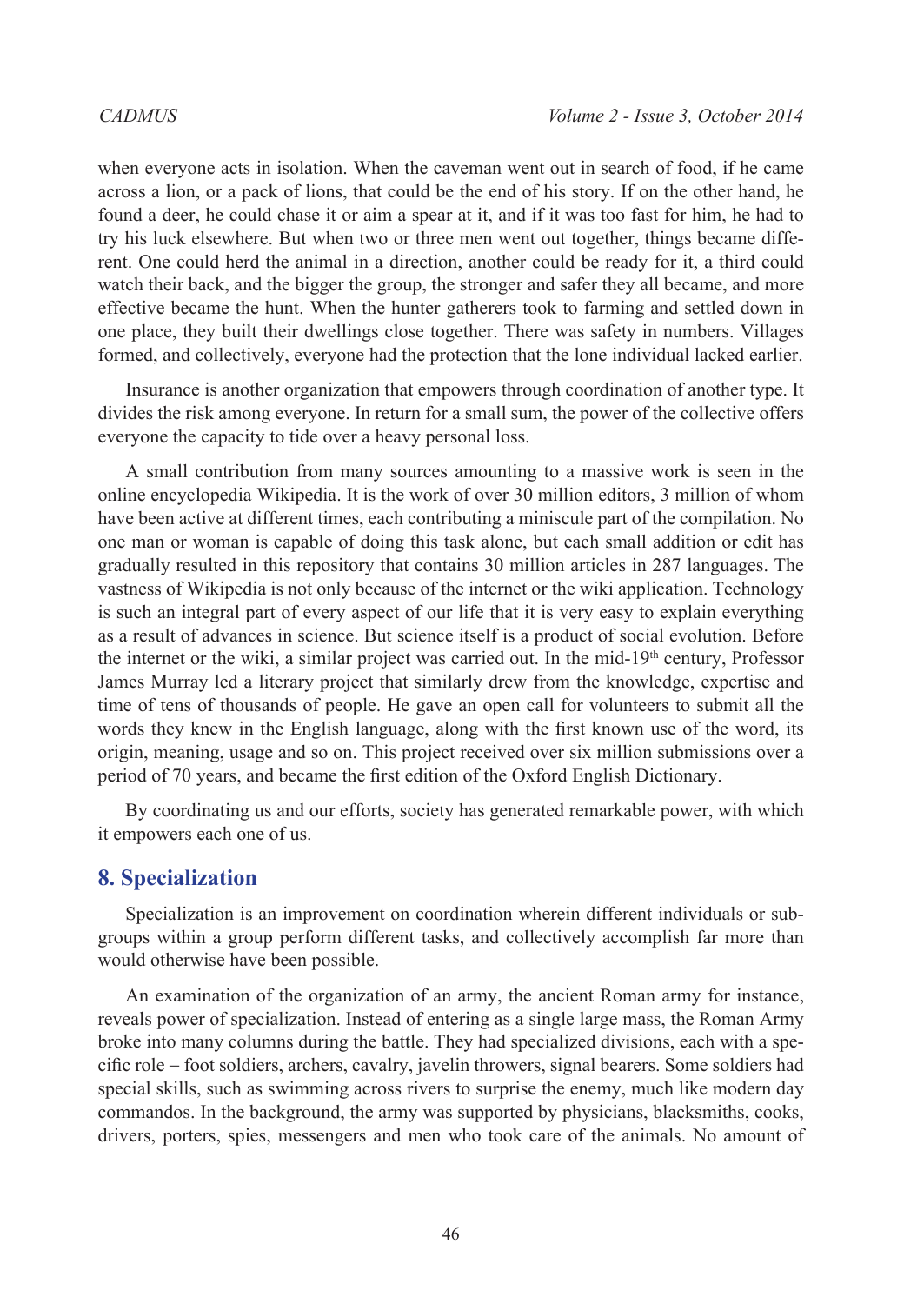brute force, courage or determination of the enemy could match the tactical strength of such specialization.

Specialization is an improvement on coordination, and generates greater social power. The term *Specialization* has a rather high sounding connotation, but we see it in practice everywhere. The family has its own specialized divisions – for protecting the members, providing for everyone's physical needs and comforts, housekeeping, taking care of the children, fulfilling the emotional needs of all, instilling discipline and inculcating values in the younger generation. Specialization exists everywhere – education, agriculture, industry, governance – and increases the productivity and efficiency of the organization.

# **9. Hierarchy**

Specialized Roman divisions working in coordination defeated powerful armies. Imagine for a moment what would have happened if everyone in the Roman army had started giving orders during a battle? If a general had disobeyed the king, or a centurion had told his general that he had a better plan, or a soldier decided that he knew best, they would have simply been run over by the enemy. Vertical grouping and delineation of authority and responsibility are required for the smooth functioning of any organization.

Like specialization, hierarchies are seen in all organizations. Colleges have a vice chancellor, different departments with a dean to head each, and lecturers in the various departments. Schools have a principal, various grades and a class teacher for every grade. Political power is differentiated into local, state, national and international levels. Every profession has its hierarchy of expertise – from service technician to production engineer to designer. Authority and responsibility flow through this path so that the whole group functions effectively.

This vertical division is seen even in families, though parental authority is becoming more difficult to exercise! Many Prime Ministers and Presidents, or maybe all of them are criticized by their own countrymen, but no country that does not want to be dissolved into chaos can do without them. Also, how dysfunctional would a country be if each and every decision had to be taken by the President! Hierarchies prevent this by differentiating authority and responsibility vertically into different levels, so the highest authority is assigned matching responsibility, and the smaller issues are handled by others lower down the line. This raises productivity and efficiency of the whole organization. Social capacity combined with social authority gives social power.

# **10. Integration**

Integration magnifies the energy of organization. Within a group, when the various subgroups and their activities are integrated, the overall effectivity is enhanced.

Amartya Sen, the Indian economist and philosopher who won the Nobel Prize for Economics in 1998, said that countries with functioning democracies do not suffer from famine. What is the connection between democracy and the availability of food? Society's power to integrate is seen here. In democracies, the government is answerable to the public. The leaders are more responsive to their voters' needs. Democracies generally have a free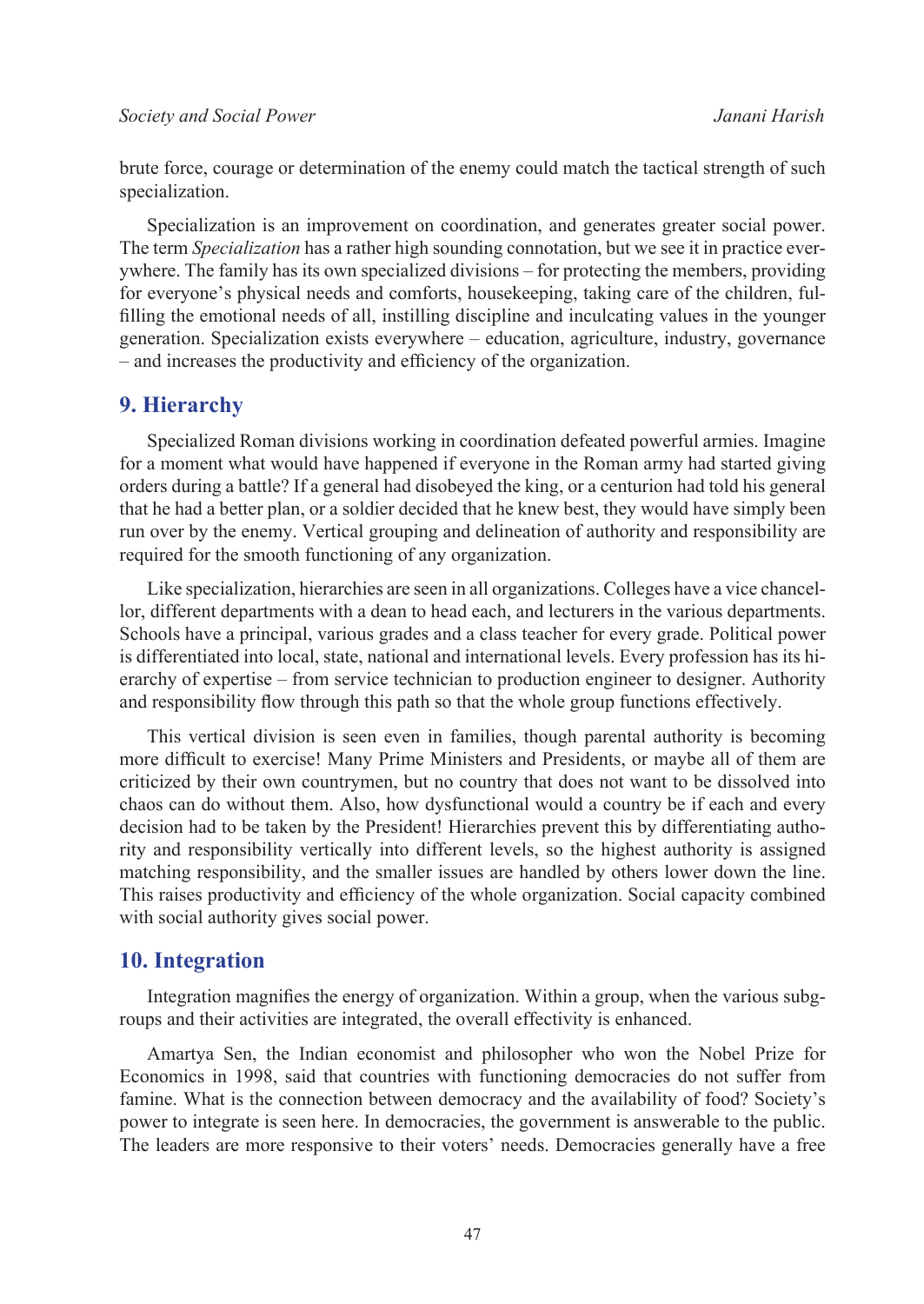press that reports unbiased news. So the press watches what the government is doing, the people are aware of what their leaders are up to, they can voice their opinion in the press, and the leaders know the entire country, even the world is watching. Lack of transparency will allow one to get away with anything. But this integration of food production and supply, responsible governance and the media has the power to eliminate famine.

In this way, society generates tremendous power through coordination, specialization, hierarchy and integration. This power is made available to every member of society, to make use of and benefit from.

## **11. Inter-convertibility of Power**

Society offers different types of power –food, healthcare, governance, law, education, science, production, trade, commerce, communication, transportation, recreation. All these forms of power are inter-convertible. The Roman Empire converted military might into economic power. Today, a country with a strong economy can use its money power to leverage political power. A farmer, using the power of technology, can produce more crops, and make more money. He can use this money to educate his children. So the power of technology can be converted into food, wealth, education and more. A commercial organization can use better transportation and communication facilities to expand the business. Knowledge can be used to get a job, make money, buy the latest technology, travel, communicate or gain social status. Physical prowess or artistic talent can be used to earn money and fame.

Power of any one type can be transformed into any another.

# **12. Individuals and Networks**

Those who think that social networking began with Orkut and improved with Facebook must be teenage or younger. Humans have always been socially networked. Relationships are hardwired in us. They have helped us survive as a species. They stimulate our mental and emotional development. All human accomplishment can be traced to relating to others constructively.

The World Wide Web shows how powerful interlinking can be. Even search engines rank a website higher if it is connected better to other sites. Great civilizations of the past flourished when they forged trade links with other civilizations. The English language assimilates some 4000 new words from other languages every year. The more it accepts foreign words, the more it grows and is accepted. The stronger the connections between the nodes, the greater the opportunities for success.

All that we use − language, numbers, education, employment, money, clothes, food, stationery, furniture, buildings, roads, gadgets, freedom, law − are products of society. Society offers these vast resources to each one. That Wikipedia is the work of 30 million people is conceivable to us, if not the actual magnitude, but at least in concept. But as we go through the day, do we realize how many people have contributed to making each act of ours possible?